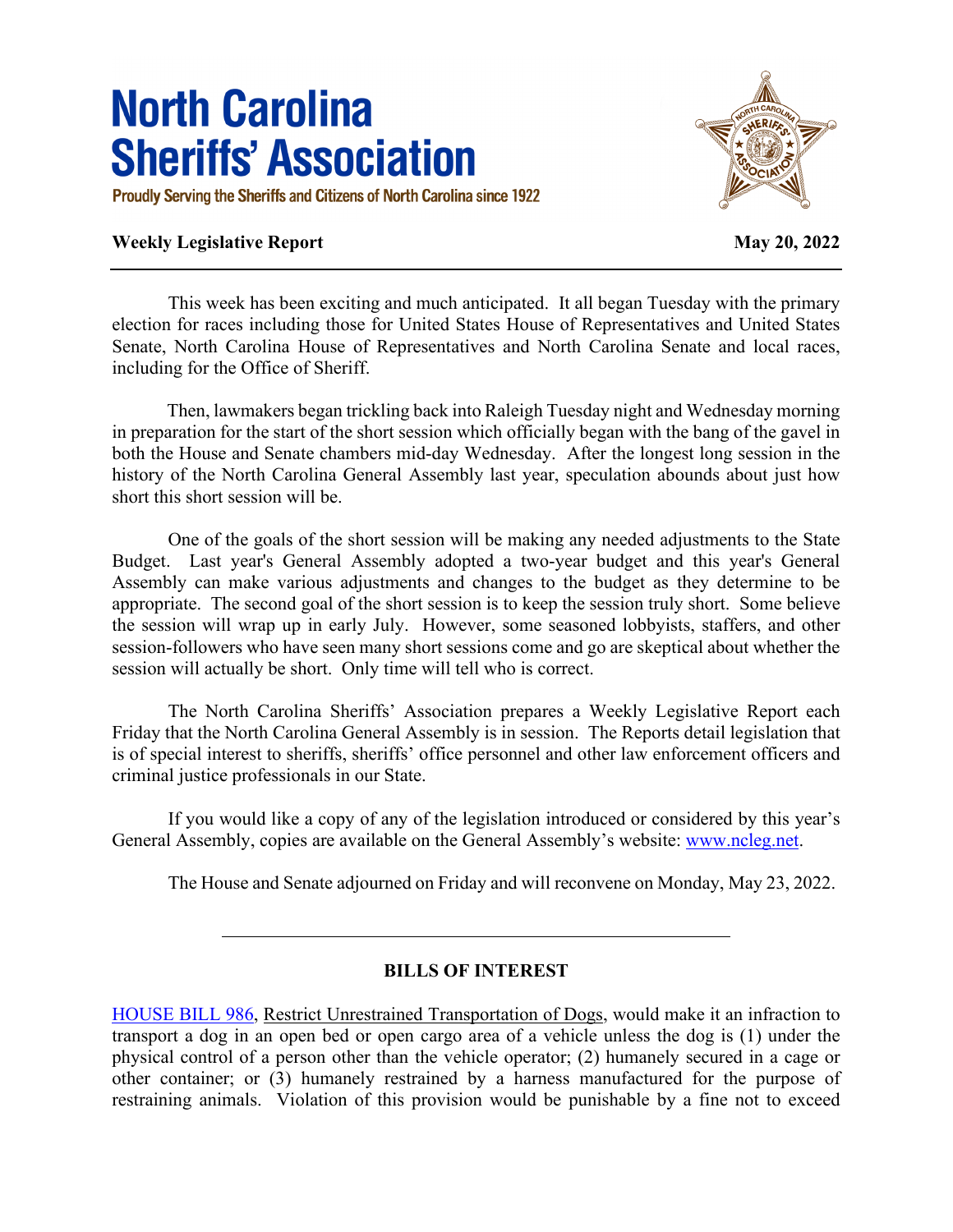## \$25.00.

Currently, there is no prohibition on transporting an unrestrained dog in an open bed or open cargo area of a vehicle. **Introduced by Representative Martin, and assigned to the House Committee on Judiciary 2.**

[HOUSE BILL 987,](https://www.ncleg.gov/BillLookUp/2021/HB987) Sheriff Excep. for Det. Facility Food Purch., would allow the Bladen and Columbus County Sheriffs' Offices to contract for the purchase of food service supplies for detention facilities without being subject to the requirements of certain state purchase and contract laws. These sheriffs' offices would not be required to solicit bids prior to contracting for the purchase of food service supplies in any amount. Currently, sheriffs must solicit bids on contracts for food service supplies that exceed \$30,000 prior to contracting.

Note: This exception currently applies to sheriffs' offices in 35 other counties, which are already listed in the law.

This bill would apply only to Bladen and Columbus counties. Since the bill applies to fewer than 15 counties, it is considered a local bill. Local bills do not require the signature of the Governor and become law if approved by the General Assembly. **Introduced by Representatives B. Jones and Brisson, and assigned to the House Committee on Local Government.**

[HOUSE BILL 991,](https://www.ncleg.gov/BillLookUp/2021/HB991) ALJ Authority to Void Rules, would give an Administrative Law Judge (ALJ) the authority to declare an administrative rule adopted under Chapter 150B of the General Statutes void in all cases. Currently, an ALJ has the authority to determine that a rule is void only as applied in a particular case.

If enacted into law, the bill would undermine the rule review process mandated by State law by allowing an administrative law judge to determine an administrative rule is void without having to go through the rules review process (including public comment) and the adoption or modification (readoption) of the rule by the North Carolina Rules Review Commission.

In addition, if enacted into law, this change could impact the administrative rules of the North Carolina Sheriffs' Education and Training Standards Commission and the North Carolina Criminal Justice Education and Training Standards Commission. **Introduced by Representative Stevens, and assigned to the House Committee on Judiciary 2.**

[HOUSE BILL 1003,](https://www.ncleg.gov/BillLookUp/2021/H1003) Support UNC Greensboro GCSTOP Wrap Project, would appropriate \$1 million in nonrecurring funds for the 2022-2023 fiscal year to the Board of Governors of The University of North Carolina System to be allocated to The University of North Carolina at Greensboro (UNC-G) for the Guilford County Solution To the Opioid Problem (GCSTOP) Wrap project.

Among other things, the funds appropriated to UNC-G for the GCSTOP Wrap project would be used to "explore the creation of evidence-based diversion programs" in cooperation with the Guilford County Sheriff's Office, the Greensboro Police Department, and the High Point Police Department.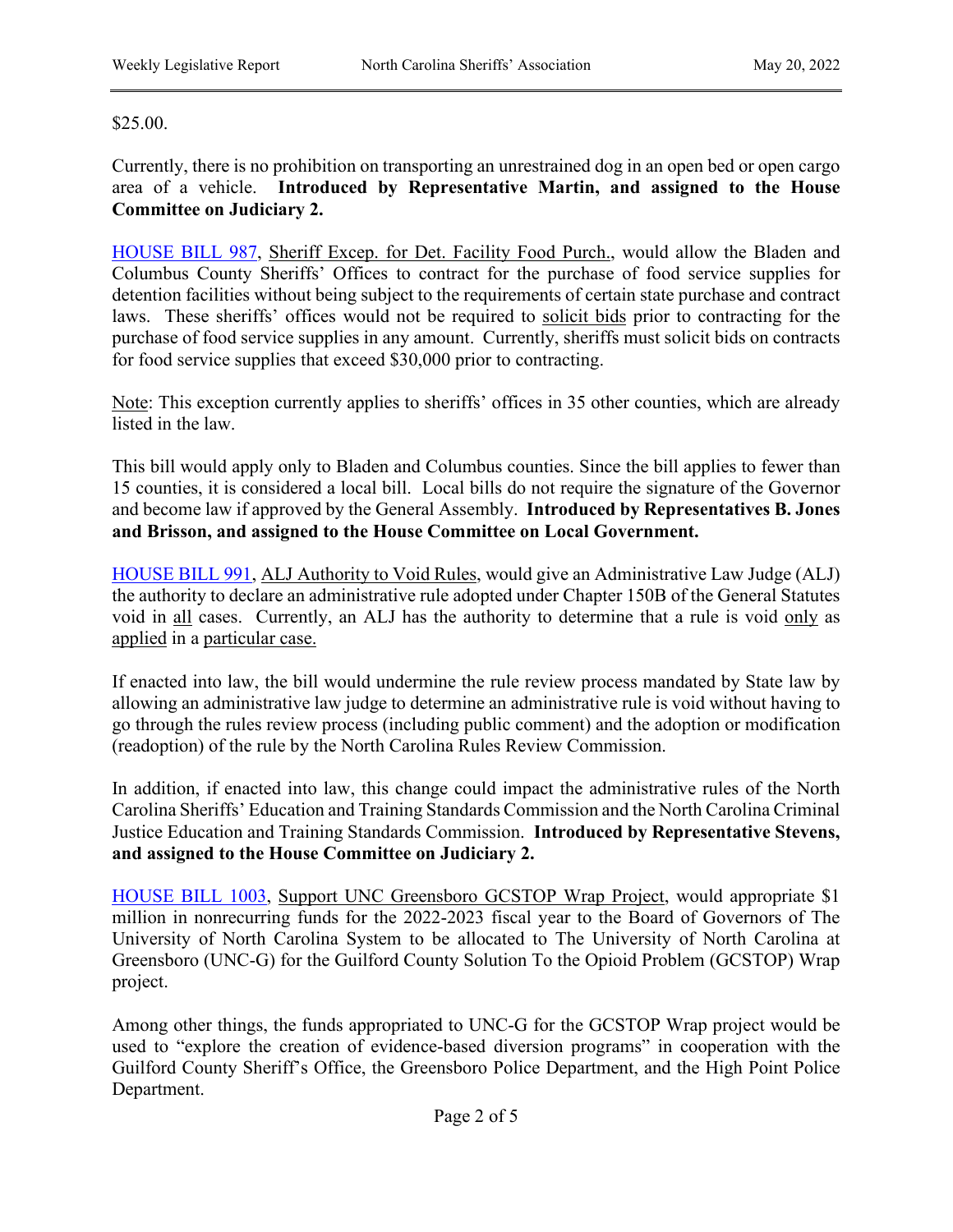The bill would require UNC-G, in consultation with the GCSTOP program, to report the use of funds appropriated to the Joint Legislative Oversight Committee on Justice and Public Safety and the Joint Legislative Education Oversight Committee no later than May 1, 2023. **Introduced by Representatives Clemmons, Hardister, Faircloth and Harrison.**

[HOUSE BILL 1005,](https://www.ncleg.gov/BillLookUp/2021/H1005) Organized Retail Theft, would make it a Class F felony for a person to conspire with another person to commit theft of retail property from one or more retail establishments, with a value exceeding \$50,000 aggregated over a 90-day period, with the intent to sell that retail property for monetary or other gain, and who takes or causes that retail property to be placed in the control of a retail property fence or other person in exchange for consideration.

It would be a Class F felony to conspire with two or more other persons as an organizer, supervisor, financier, leader, or manager to engage for profit in a scheme or course of conduct to cause the transfer or sale of property stolen from a merchant in violation of the above-stated \$50,000 aggregate amount.

The bill would also make it a Class C felony to conspire with another person to commit theft of retail property from one or more retail establishments, with a value exceeding \$100,000 aggregated over a 90-day period, with the intent to sell that retail property for monetary or other gain, and who takes or causes that retail property to be placed in the control of a retail property fence or other person in exchange for consideration.

It would also be a Class C felony to conspire with two or more other persons as an organizer, supervisor, financier, leader, or manager to engage for profit in a scheme or course of conduct to cause the transfer or sale of property stolen from a merchant in violation of the above-stated \$100,000 aggregate amount.

Currently, the maximum classification of criminal offense for the commission of organized retail theft is as a Class G felony where the value of the retail property exceeds \$20,000.

Additionally, the bill would make it a Class G felony for an individual to conspire with another person to commit theft of retail property with a value exceeding \$1,000 if the individual also either: (1) damages real or personal property in excess of \$1,000; or (2) during commission of the theft, commits an assault and battery against an employee or independent contractor of the retail establishment or a law enforcement officer. Currently, whether an individual defaces or damages property or commits an assault and battery is not considered in classifying the offense of organized retail theft.

Finally, the bill would also make any vehicles, watercraft, or aircraft used in the commission of organized retail theft subject to forfeiture. **Introduced by Representatives Boles, Davis, McNeill and C. Smith.**

[HOUSE BILL 1006,](https://www.ncleg.gov/BillLookUp/2021/H1006) Amend Prison Pilot Deadlines, would extend the deadline for the North Carolina Department of Public Safety (DPS), Division of Adult Correction and Juvenile Justice, to begin operating the Prison Software Management Pilot Program from October 15, 2020 to October 15, 2022.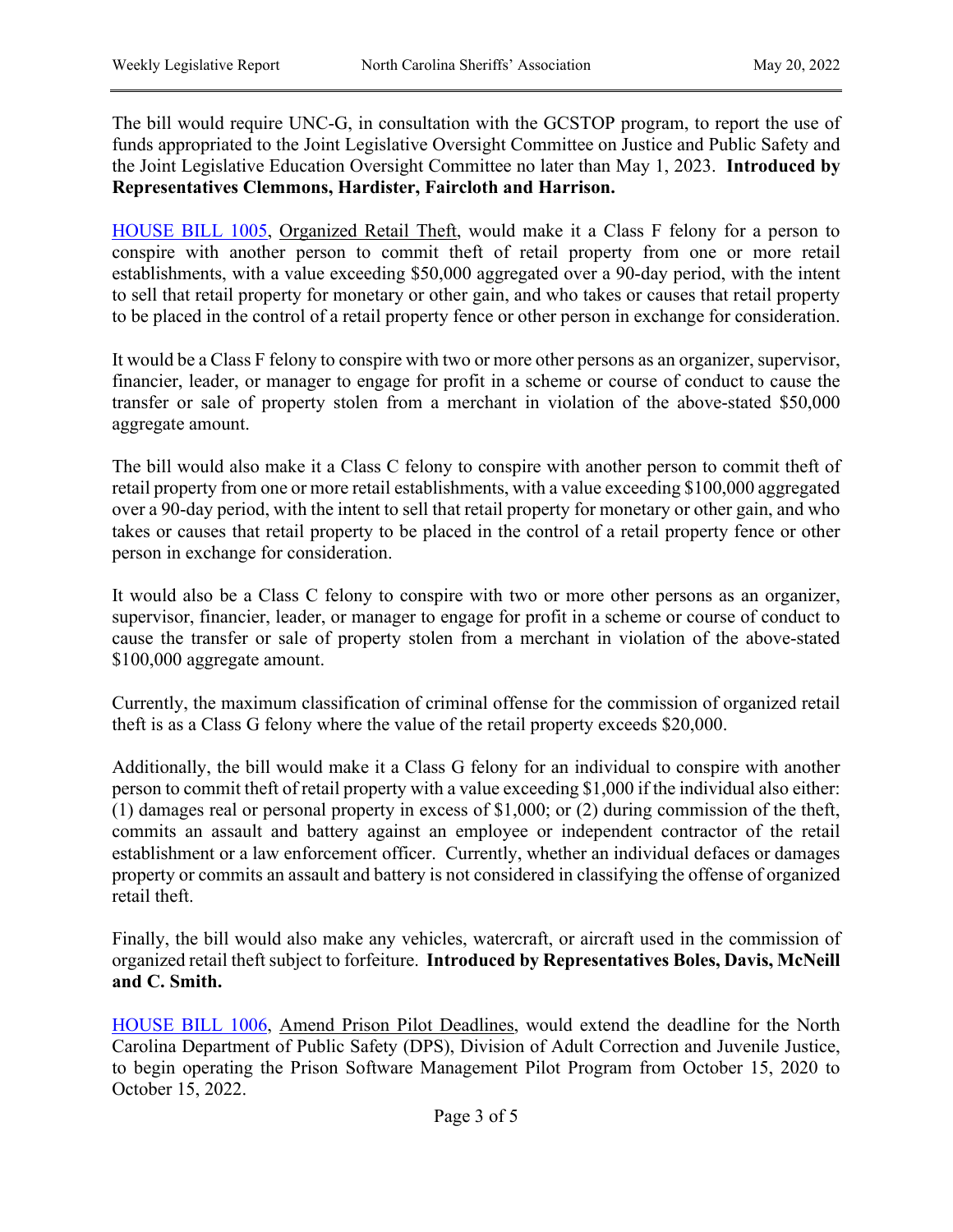The purpose of the Prison Pilot Program is to provide equipment and software upgrades to the State Prison Management Information Systems and to deploy a mobile inmate tracking system. This will enable the creation of a new shared database platform to replace the current OPUS System.

The bill would also extend the reporting deadline for DPS to give a final report to the Joint Legislative Oversight Committee on Justice and Public Safety from April 1, 2021 to no later than April 15, 2023. **Introduced by Representatives Boles, Davis, McNeill and C. Smith.**

[HOUSE BILL 1007,](https://www.ncleg.gov/BillLookUp/2021/HB1007) Authorize Concurrent Juvenile Jurisdiction, would expand the State's authority to "adjudicate" juvenile cases when a juvenile violates federal law within the boundaries of any military installation (such as a military base) in North Carolina so long as (1) the United States Attorney or United States District Court waives jurisdiction; and (2) the violation of federal law is also a crime or infraction under North Carolina State law. Note: "adjudicate" is a legal term used in juvenile court since juveniles are not typically prosecuted as adults in North Carolina.

Currently, the State cannot adjudicate a juvenile as delinquent or vulnerable for offenses they commit on certain military installations. This bill would give the State the ability to investigate and adjudicate an offense committed on any military installation in North Carolina if the above criteria are met. **Introduced by Representatives Boles, Davis, McNeill and C. Smith.**

[HOUSE BILL 1008,](https://www.ncleg.gov/BillLookUp/2021/HB1008) Clarify Sex Offender Registration, would clarify that the North Carolina Department of Public Safety (DPS) is authorized to deliver a sex offender verification form to the North Carolina Division of Adult Correction (DAC) for those registered sex offenders on the North Carolina Sex Offender and Public Protection Registry serving sentences of more than 24 months in the custody of DAC.

Currently, DPS must semiannually send all sex offender verification forms by nonforwardable mail to the last reported address of the registrant. A sex offender verification form is used to verify information about the sex offender, such as the current address where the sex offender resides, whether the sex offender has any online identifiers, and whether the sex offender still uses the same name.

Additionally, if enacted into law, the bill would allow individuals who are required to register on North Carolina's Sex Offender and Public Protection Registry for 30 years but who are currently living outside the State to petition to terminate their requirement to register 10 years after being registered. Currently, North Carolina registrants living outside the State are not explicitly given the ability to petition to be removed from the registry. **Introduced by Representatives Boles, Davis, McNeill and C. Smith.**